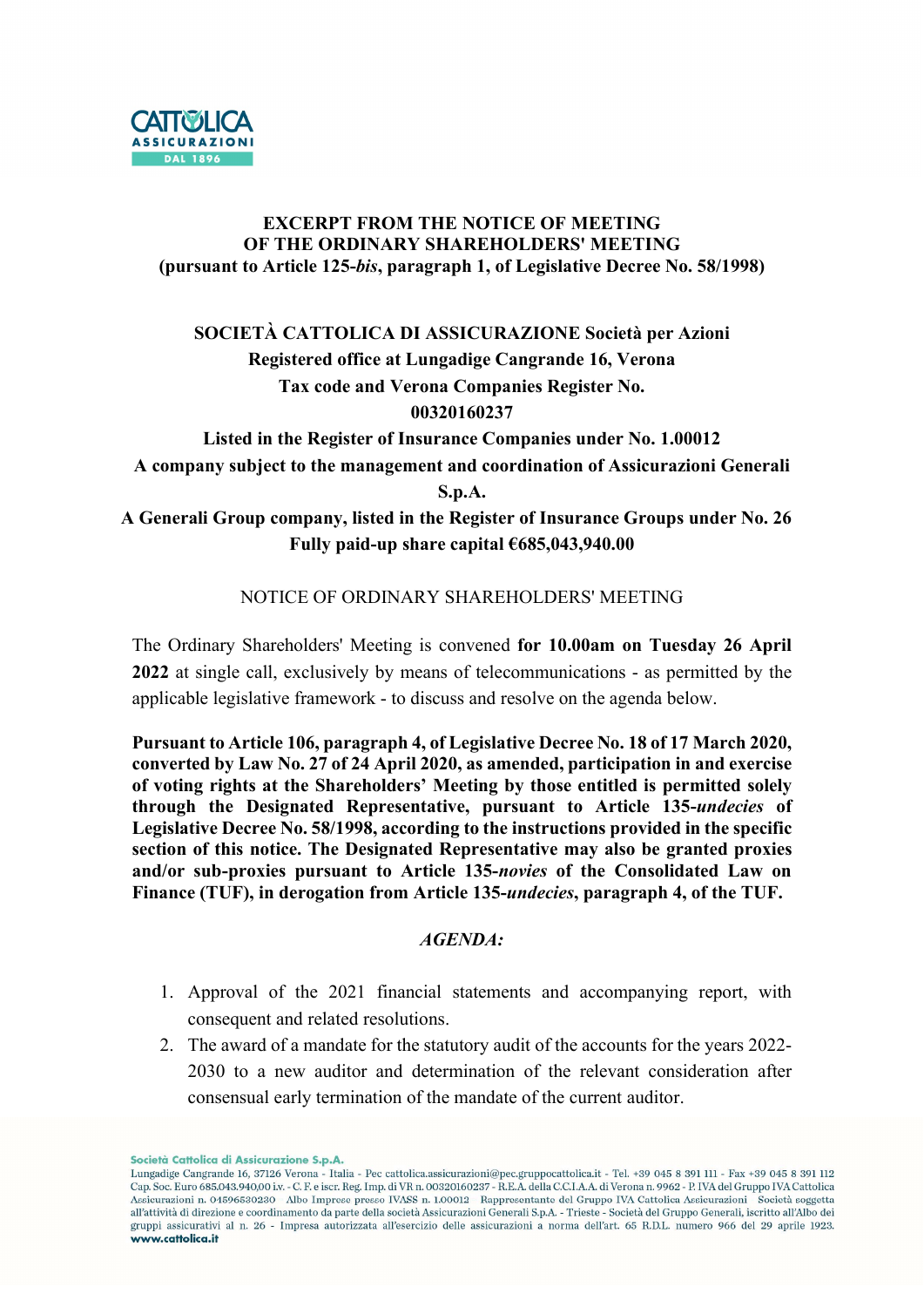

- 3. The appointment, pursuant to Article 2386 of the Italian Civil Code and Article 24.4 of the Articles of Association, of 3 (three) members of the Board of Directors, 1 (one) of whom is a member of the Management Control Committee.
- 4. Report on Remuneration Policy and Fees Paid:
	- a) Approval of the first section of the Report on Remuneration Policy and Fees Paid, pursuant to Article 123-ter, paragraph 3, of Legislative Decree No. 58/1998 and Articles 41, 59 and 93 of IVASS Regulation 38/2018;
	- b) Resolution on the second section of the Report on Remuneration Policy and Fees Paid, pursuant to Article 123-ter, paragraph 6, of Legislative Decree No. 58/1998.

\*

It should be noted that, also in view of the Covid-19 epidemic and for the purposes of maximum protection and safety of Shareholders as permitted by Article 106, Decree Law No. 18 of 17 March 2020, "containing measures to strengthen the national health service and economic support for families, workers and companies connected with the Covid-19 epidemic" (the "Cura Italia" Decree), as confirmed following the enactment of Law No. 15 of 25 February 2022, converted with amendments into the "Mille Proroghe" Decree, Shareholders may take part in the Shareholders' Meeting, without attending the meeting location, exclusively by granting a proxy to the Designated Representative pursuant to Article 135-undecies of the TUF, which is Computershare S.p.A. (the "Designated Representative"). The Designated Representative may also be granted proxies and/or sub-proxies pursuant to Article 135-novies of the TUF, in derogation from Article 135-undecies, paragraph 4, of the TUF, according to the procedures set out in the full text of the Notice of Meeting, which is available on the Company website as specified below.

Information on the share capital and on the procedures and deadlines for:

- the availability of reports on items on the agenda and documentation relating to the Shareholders' Meeting;
- the submission of slates of candidates for the appointment of 3 (three) members of the Board of Directors, including 1 (one) member of the Management Control Committee;
- participation in the Shareholders' Meeting and exercise of voting rights (by proxy to be granted to the Designated Representative);
- the procedures for granting a proxy to the Designated Representative;
- the exercise of the right to add to the agenda and the right to submit new draft resolutions;